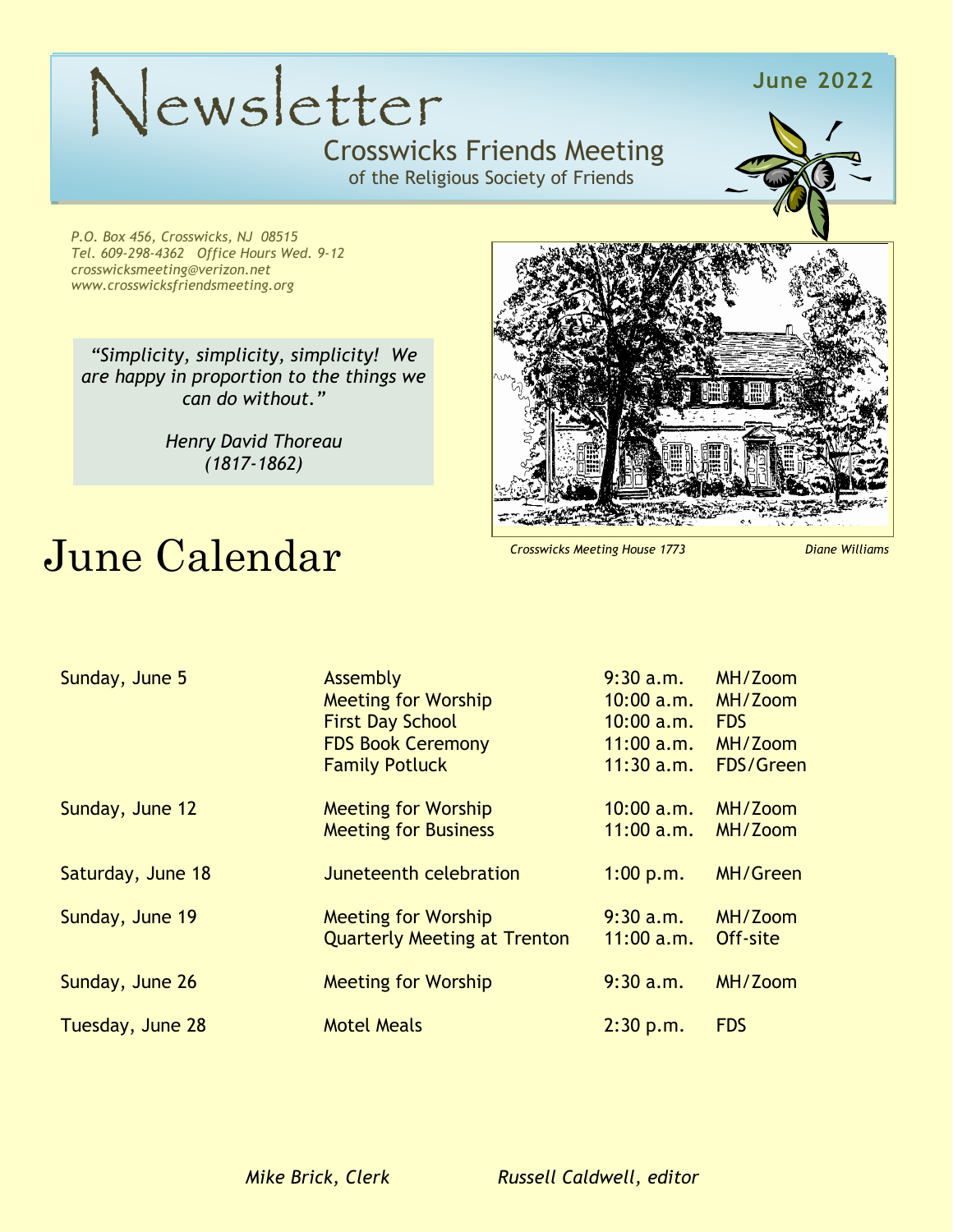### **This month in the Meeting**

**June 5: Final Assembly.** The final Assembly of the 2021-2022 year will be held at 9:30 in the Meeting House and via Zoom. There will be no Assembly this summer, and the Assemblies will resume on September 11.

**June 5: Family Potluck.** We kick off the summer season this year with a family potluck to be held at the rise of the Meeting for Worship, following a brief ceremony for the kids of the First Day School. If you would like to bring a side item, salad or dessert, contact Lauren Czehut at lcczehut@gmail.com.

**June 12: Meeting for Business**. Our monthly Meeting for Business will be held at the rise of Meeting for Worship, or about 11:00 a.m., in the Meeting House. At this meeting the Nominating Committee will finalize committee rosters, and the Meeting will decide on the two candidates for the Trustees.

**June 19: Quarterly Meeting.** The 2nd Quarterly Meeting of 2022 of the Burlington Quarter will be held at the Trenton Friends Meeting at 142 E. Hanover Street in Trenton. We will hold no Assembly here, and our Meeting for Worship will begin at 9:30 a.m. (and will continue at this time through September 4).

## **Please consider leaving a donation in our First Day School vestibule**.

For the needy, we are accepting nonperishable food items of all kinds as well as new, unopened boxes of cereal in the designated bins.

## **FDS finishes its first reboot**

 On June 5 our First Day School will conclude a successful semester, which began on December 5 after a hiatus of over a decade. Our teachers Lauren Czehut, Lisa Moody and Heide Dengler are to be commended for their effort, as well as Tom Barclay and Laura Bond who volunteered to help out. From these small beginnings we hope to continue in September after the summer break.

#### Juneteenth again at CMM

 Our Meeting will again host the Juneteenth celebration sponsored by the Interfaith Community Builders. For more information on the jubilee and on Juneteenth in general, please click [here.](https://onedrive.live.com/?authkey=%21AFgGyZolq4piZdQ&cid=E3FF436E8425670D&id=E3FF436E8425670D%21132923&parId=E3FF436E8425670D%21132922&o=OneUp)